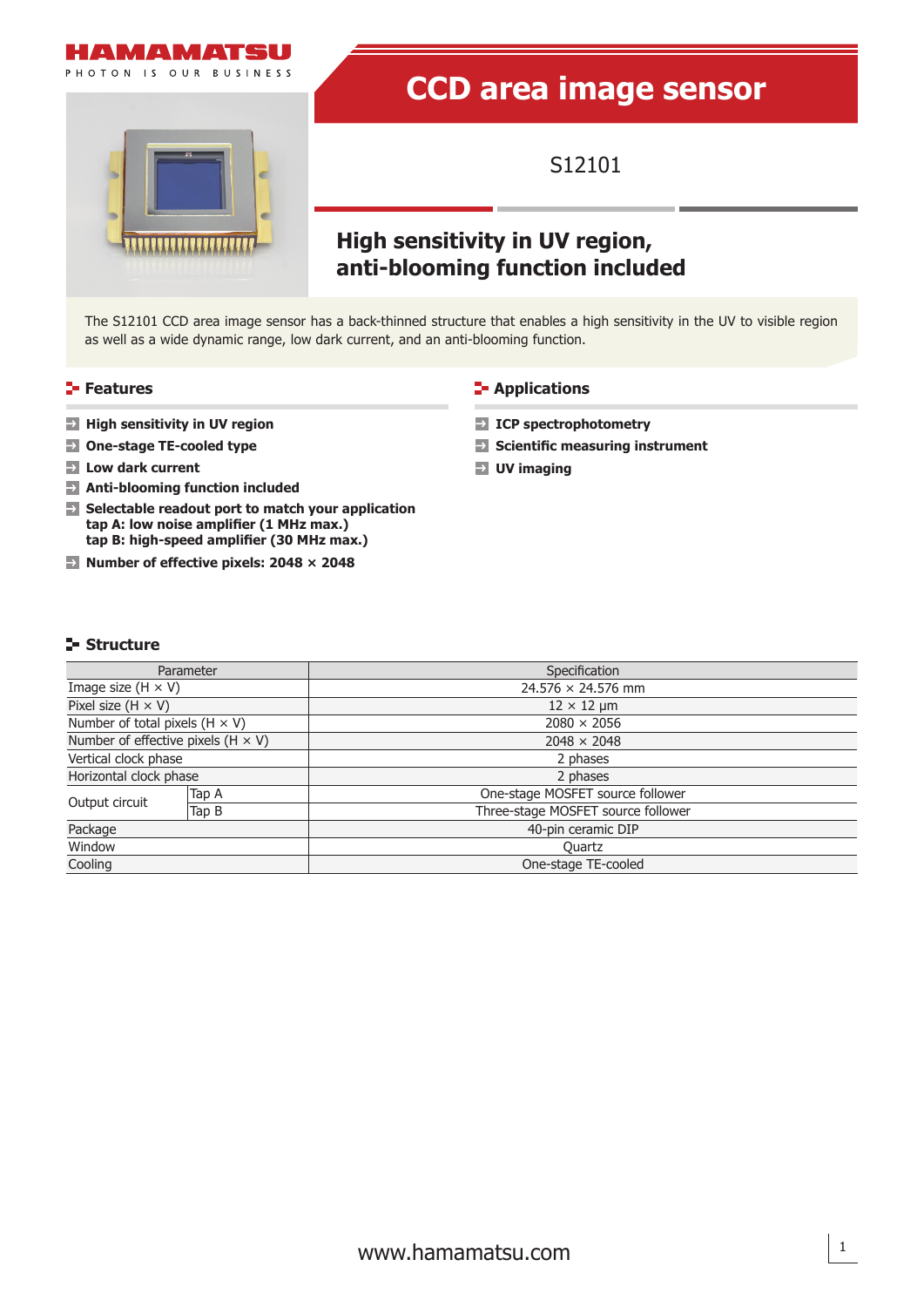#### **Absolute maximum ratings (Ta=25 °C)**

| Parameter                               | Symbol                   | Min.                               | Typ.                     | Max.  | <b>Unit</b> |  |
|-----------------------------------------|--------------------------|------------------------------------|--------------------------|-------|-------------|--|
| Operating temperature*1 *2              | Topr                     | $-50$                              |                          | $+50$ | °C          |  |
| Storage temperature*2                   | Tstg                     | $-50$                              | $\overline{\phantom{a}}$ | $+70$ | °C          |  |
|                                         | <b>VODA</b>              | $-0.5$                             | $\overline{\phantom{a}}$ | $+30$ | $\vee$      |  |
| Output transistor drain voltage         | <b>VODB</b>              | $-0.5$<br>$\overline{\phantom{a}}$ |                          | $+25$ |             |  |
| Reset drain voltage                     | VRDA, VRDB               | $-0.5$                             | $\overline{\phantom{a}}$ | $+18$ | V           |  |
| Output amplifier return voltage         | Vret                     | $-0.5$                             | $\overline{\phantom{0}}$ | $+18$ | V           |  |
| Overflow drain voltage                  | <b>VOFD</b>              | $-0.5$                             | $\overline{\phantom{a}}$ | $+18$ | $\vee$      |  |
| Dump drain voltage                      | <b>V<sub>DD</sub></b>    | $-0.5$                             | $\overline{\phantom{a}}$ | $+18$ | $\vee$      |  |
| Vertical input source voltage           | <b>VISV</b>              | $-0.5$                             |                          | $+18$ | V           |  |
| Overflow gate voltage                   | <b>VOFG</b>              | $-15$                              | $\overline{\phantom{a}}$ | $+15$ | V           |  |
| Dump gate voltage                       | <b>VDG</b>               | $-15$                              | $\overline{\phantom{a}}$ | $+15$ | $\vee$      |  |
| Vertical input gate voltage             | <b>VIGV</b>              | $-15$                              | $\overline{\phantom{a}}$ | $+15$ | V           |  |
| Summing gate voltage                    | VSGA, VSGB               | $-15$                              | $\overline{\phantom{a}}$ | $+15$ | V           |  |
| Output gate voltage                     | VOGA, VOGB               | $-15$                              | $\overline{\phantom{a}}$ | $+15$ | V           |  |
| Reset gate voltage                      | VRGA, VRGB               | $-15$                              | $\overline{\phantom{a}}$ | $+15$ | $\vee$      |  |
| Transfer gate voltage                   | <b>VTG</b>               | $-15$                              |                          | $+15$ | $\vee$      |  |
| Vertical shift register clock voltage   | VP1V, VP2V               | $-15$                              | $\overline{\phantom{a}}$ | $+15$ | $\vee$      |  |
| Horizontal shift register clock voltage | VP1H, VP2H<br>VP3H, VP4H | $-15$                              |                          | $+15$ | $\vee$      |  |
| Maximum current of built-in TE-cooler*3 | Imax                     | $\overline{\phantom{a}}$           | $\overline{\phantom{a}}$ | 4.0   | A           |  |
| Maximum voltage of built-in TE-cooler   | Vmax                     | $\overline{\phantom{a}}$           |                          | 3.4   | V           |  |

\*1: Chip temperature

\*2: No condensation

\*3: If the current greater than this value flows into the thermoelectric cooler, the heat absorption begins to decrease due to the Joule heat. It should be noted that this value is not the damage threshold value. To protect the thermoelectric cooler and maintain stable operation, the supply current should be less than 60% of this maximum current.

Note: Exceeding the absolute maximum ratings even momentarily may cause a drop in product quality. Always be sure to use the product within the absolute maximum ratings.

When there is a temperature difference between a product and the ambient in high humidity environment, dew condensation may occur on the product surface. Dew condensation on the product may cause a deterioration of characteristics and reliability.

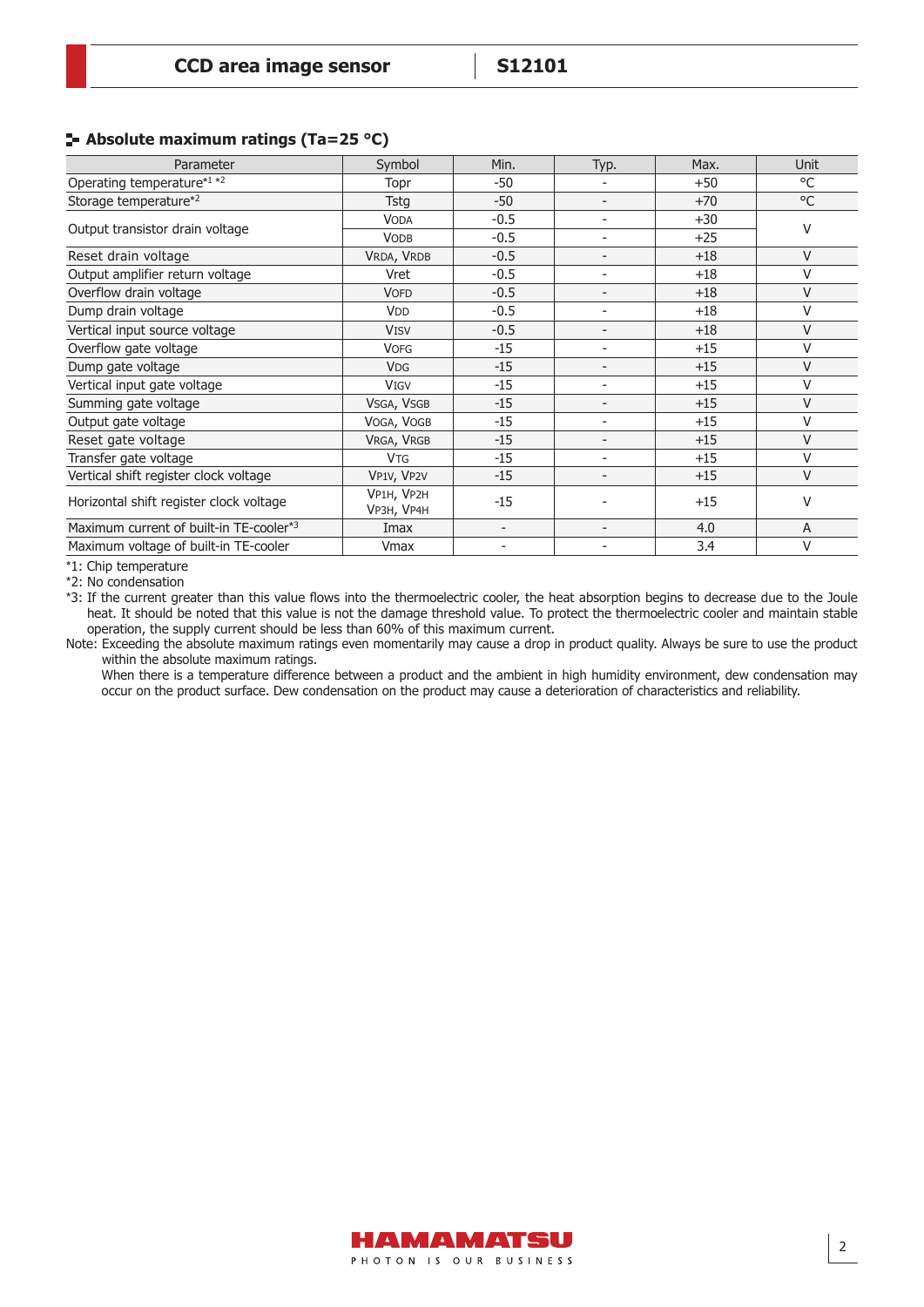#### **Operating conditions (Ta=25 °C)**

| Parameter                                  |                       | Symbol | Min.                                | Typ.                     | Max.         | <b>Unit</b>              |           |  |
|--------------------------------------------|-----------------------|--------|-------------------------------------|--------------------------|--------------|--------------------------|-----------|--|
|                                            |                       |        | <b>VODA</b>                         | 23                       | 24           | 25                       | V         |  |
| Output transistor drain voltage            |                       |        | <b>VODB</b>                         | 11                       | 13           | 15                       |           |  |
| Reset drain voltage                        |                       |        | VRDA, VRDB                          | 13                       | 14           | 15                       | $\vee$    |  |
| Output amplifier return voltage*4          |                       |        | Vret                                | $\overline{\phantom{a}}$ | $\mathbf{1}$ | $\overline{2}$           | $\vee$    |  |
| Overflow drain voltage                     |                       |        | <b>VOFD</b>                         | 5                        | 6.5          | 8                        | V         |  |
| Dump drain voltage                         |                       |        | <b>V<sub>DD</sub></b>               | 11                       | 14           | 17                       | $\vee$    |  |
|                                            | Vertical input source |        | <b>VISV</b>                         | $\overline{\phantom{a}}$ | <b>VRD</b>   | ۰                        | V         |  |
| Test point                                 | Vertical input gate   |        | <b>VIGV</b>                         | $-10$                    | $-9$         | $-8$                     |           |  |
| Overflow gate voltage                      |                       |        | <b>VOFG</b>                         | $-12$                    | $-10$        | -8                       | V         |  |
| Dump gate voltage                          |                       |        | <b>VDG</b>                          | $-10$                    | $-9$         | -8                       | $\vee$    |  |
| High<br>Summing gate voltage<br>Low        |                       |        | VSGAH, VSGBH                        | $\overline{\phantom{a}}$ | $\mathbf 0$  | 4                        | V         |  |
|                                            |                       |        | VSGAL, VSGBL                        | $-10$                    | -9           | -8                       |           |  |
| Output gate voltage                        |                       |        | VOGA, VOGB                          | $\overline{\phantom{a}}$ | $\mathbf 0$  | 4                        | V         |  |
| Reset gate voltage                         |                       | High   | VRGAH, VRGBH                        | 4                        | 5            | 6                        | V         |  |
|                                            |                       | Low    | VRGAL, VRGBL                        | -9                       | $\mathbf{0}$ | $\overline{\phantom{a}}$ |           |  |
| Transfer gate voltage                      |                       | High   | <b>VTGH</b>                         | $\overline{7}$           | 8            | 9                        | V         |  |
|                                            |                       | Low    | <b>VTGL</b>                         | $-10$                    | -9           | $-8$                     |           |  |
| Vertical shift register clock voltage      |                       | High   | VP1VH, VP2VH                        | 7                        | 8            | 9                        | v         |  |
|                                            |                       | Low    | VP1VL, VP2VL                        | $-10$                    | -9           | -8                       |           |  |
| Horizontal shift register clock<br>voltage |                       | High   | VP1HH, VP2HH<br><b>VP3HH, VP4HH</b> |                          | $\mathbf 0$  | $\overline{4}$           | $\vee$    |  |
|                                            |                       | Low    | VP1HL, VP2HL<br>VP3HL, VP4HL        | $-10$                    | $-9$         | $-8$                     |           |  |
| Substrate voltage                          |                       |        | <b>VSS</b>                          | $\overline{\phantom{a}}$ | $\mathbf{0}$ | $\qquad \qquad -$        | $\vee$    |  |
| External load resistance                   |                       |        | <b>RLA</b>                          | 8                        | 10           | 24                       | $k\Omega$ |  |
|                                            |                       |        | <b>RLB</b>                          | 2.0                      | 2.2          | 2.4                      |           |  |

 $*4$ : Output amplifier return voltage is a positive voltage with respect to Substrate voltage, but the current flows in the direction of flow out of the sensor.

#### **E-** Electrical characteristics (Ta=25 °C, unless otherwise noted, operating condition: Typ.)

| Parameter                             |                                     | Symbol                   | Min.                     | Typ.    | Max.                     | <b>Unit</b> |
|---------------------------------------|-------------------------------------|--------------------------|--------------------------|---------|--------------------------|-------------|
|                                       | Tap A                               | fca                      |                          | 0.1     |                          |             |
| Signal output frequency*5             | Tap B                               | fcb                      | $\overline{\phantom{0}}$ | 15      | 30                       | <b>MHz</b>  |
|                                       | Vertical shift register capacitance |                          | $\overline{\phantom{0}}$ | 18500   | $\overline{\phantom{a}}$ | pF          |
| Horizontal shift register capacitance |                                     | CP1H, CP2H<br>СРЗН, СР4Н |                          | 160     | ٠                        | pF          |
| Summing gate capacitance              |                                     | CSGA, CSGB               | $\overline{\phantom{a}}$ | 15      | $\overline{\phantom{0}}$ | pF          |
| Reset gate capacitance                |                                     | CRGA, CRGB               | $\overline{\phantom{a}}$ | 15      |                          | pF          |
| Transfer gate capacitance             |                                     | <b>C<sub>TG</sub></b>    | $\overline{\phantom{a}}$ | 160     | $\qquad \qquad -$        | pF          |
| Charge transfer efficiency*6          |                                     | <b>CTE</b>               | 0.99995                  | 0.99999 | ٠                        |             |
| DC output level*5                     | Tap A                               | Vout                     | $\overline{\phantom{0}}$ | 16      | $\overline{\phantom{a}}$ | V           |
|                                       | Tap B                               |                          | $\overline{\phantom{a}}$ | 8       | $\overline{\phantom{0}}$ |             |
|                                       | Tap A                               |                          | $\overline{\phantom{a}}$ | 3750    | -                        |             |
| Output impedance*5                    | Tap B                               | Zo                       | $\overline{\phantom{0}}$ | 170     | $\overline{\phantom{0}}$ | Ω           |
| <b>Output MOSFET supply</b><br>Tap A  |                                     |                          | $\overline{\phantom{0}}$ | 2       | 3                        |             |
| current/node*5                        | Tap B                               | Ido                      | $\overline{\phantom{0}}$ | 6       | 9                        | mA          |
|                                       | Tap A                               |                          |                          | 50      | 75                       |             |
| Power consumption*5 *7                | Tap B                               | P                        |                          | 80      | 135                      | mW          |

\*5: Tap A: VODA=24 V, RLA=10 kΩ, Tap B: VODB=13 V, RLB=2.2 kΩ

\*6: Charge transfer efficiency per pixel, measured at half of the full well capacity

\*7: Power consumption of the on-chip amplifier plus load resistance

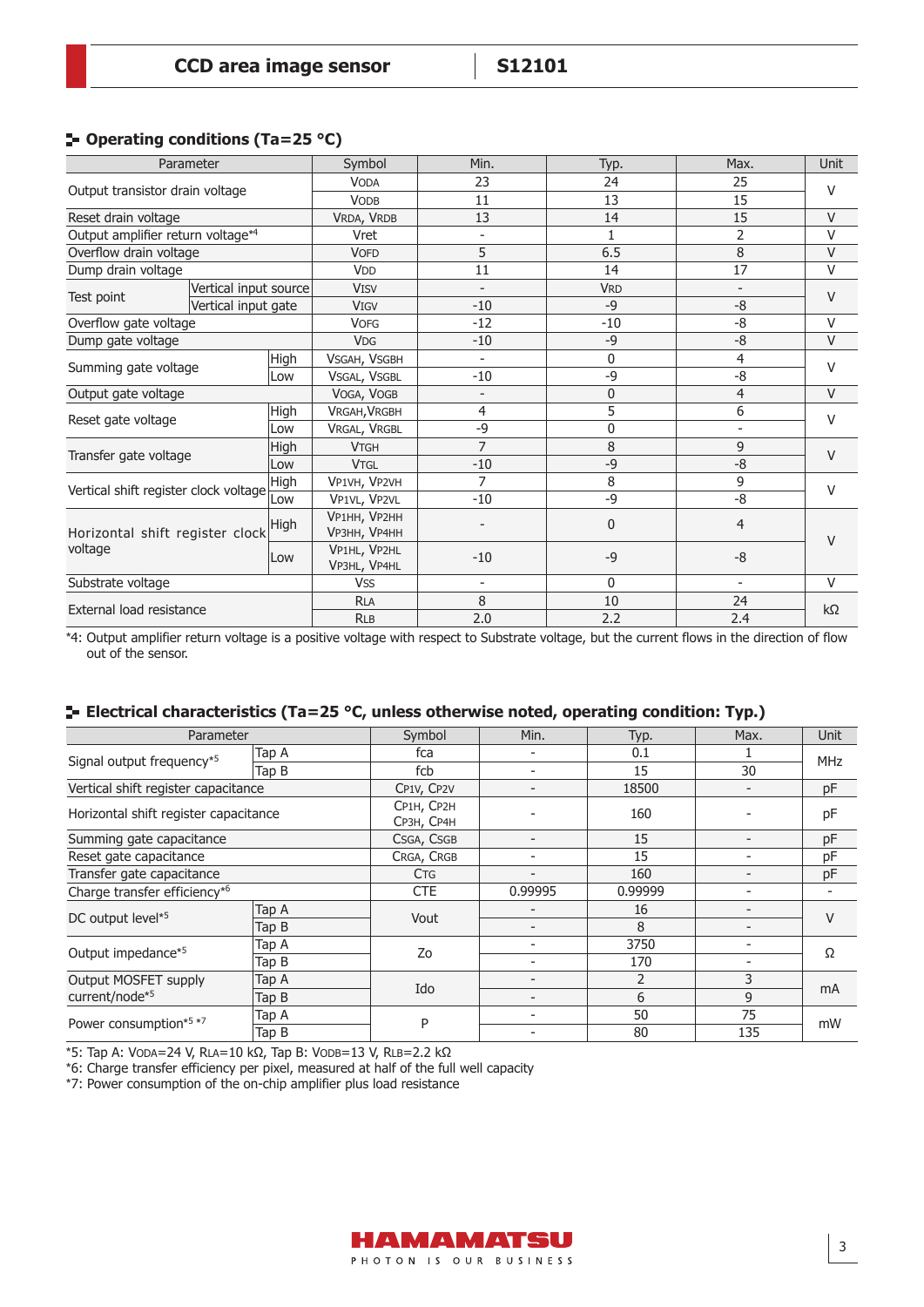#### **E** Electrical and optical characteristics (Ta=25 °C, unless otherwise noted, operating condition: Typ.)

| Parameter                      |                   | Symbol            | Min.                     | Typ.      | Max.                     | <b>Unit</b>              |                          |                         |  |
|--------------------------------|-------------------|-------------------|--------------------------|-----------|--------------------------|--------------------------|--------------------------|-------------------------|--|
| Saturation output voltage      |                   |                   |                          | Vsat      |                          | $Fw \times Sv$           | $\overline{\phantom{a}}$ | V                       |  |
| Full well capacity             |                   |                   |                          | <b>Fw</b> | 60                       | 80                       | $\overline{\phantom{a}}$ | ke <sup>-</sup>         |  |
| CCD node sensitivity*8         |                   | Tap A             |                          | Sv        | 7                        | 8                        | 9                        |                         |  |
|                                |                   | Tap B             |                          |           | 9                        | 10.5                     | 12                       | $\mu$ V/e-              |  |
| Dark current*9                 |                   | Td=25 $\degree$ C |                          | <b>DS</b> | $\overline{\phantom{0}}$ | 40                       | 400                      | e <sup>-</sup> /pixel/s |  |
|                                |                   | $Td=0$ °C         |                          |           | $\overline{\phantom{0}}$ | 3                        | 30                       |                         |  |
| Readout noise*8 *10            |                   | Tap A<br>Tap B    |                          | Nr        |                          | 5                        | 8                        | $e-$ rms                |  |
|                                |                   |                   |                          |           | $\overline{\phantom{a}}$ | 35                       | 55                       |                         |  |
| Dynamic range*10 *11           |                   | Tap A<br>Tap B    |                          | <b>DR</b> | 7500                     | 16000                    |                          |                         |  |
|                                |                   |                   |                          |           | 1090                     | 2285                     |                          |                         |  |
| Photoresponse nonuniformity*12 |                   | <b>PRNU</b>       | $\overline{\phantom{a}}$ | ±3        | ±10                      | $\frac{0}{0}$            |                          |                         |  |
| Spectral response range        |                   |                   |                          | Λ         | $\overline{\phantom{a}}$ | 165 to 1100              | $\overline{\phantom{a}}$ | nm                      |  |
| Anti-blooming                  |                   |                   |                          | AB        | $Fw \times 100$          | ٠                        | $\qquad \qquad$          |                         |  |
|                                | Point defect*13   |                   | White spots              |           |                          | $\overline{\phantom{0}}$ | 3                        |                         |  |
| <b>Blemish</b>                 |                   |                   | <b>Black spots</b>       |           | $\overline{\phantom{a}}$ | $\overline{\phantom{0}}$ | 10                       |                         |  |
|                                | Cluster defect*14 |                   |                          |           | $\overline{\phantom{a}}$ | $\overline{\phantom{0}}$ | 3                        |                         |  |
|                                | Column defect*15  |                   |                          |           |                          | $\overline{0}$           |                          |                         |  |

\*8: Tap A: VODA=24 V, RLA=10 kΩ, Tap B: VODB=13 V, RLB=2.2 kΩ

\*9: Dark current is reduced to half for every 5 to 7 °C decrease in temperature.

\*10: Tap A: Signal output frequency=100 kHz, Element temperature=-20 °C, Tap B: Signal output frequency=15 MHz

\*11: Dynamic range=Full well capacity/Readout noise

\*12: Measured at one-half of the saturation output (full well capacity), using LED light (peak emission wavelength: 660 nm)

Photoresponse nonuniformity =  $\frac{\text{Fixed pattern noise (peak to peak)}}{\text{Area}} \times 100$  [%] **Signal** 

\*13: White spots=Pixels whose dark current is higher than 1 ke<sup>-</sup> after one-second integration at 0 °C Black spots=Pixels whose sensitivity is lower than one-half of the average pixel output (measured with uniform light producing one-half of the saturation charge)

\*14: 2 to 9 contiguous defective pixels

\*15: 10 or more contiguous defective pixels

#### **Spectral response (without window)\*<sup>16</sup>**



\*16: Spectral response is decreased according to the spectral transmittance characteristics of window material.

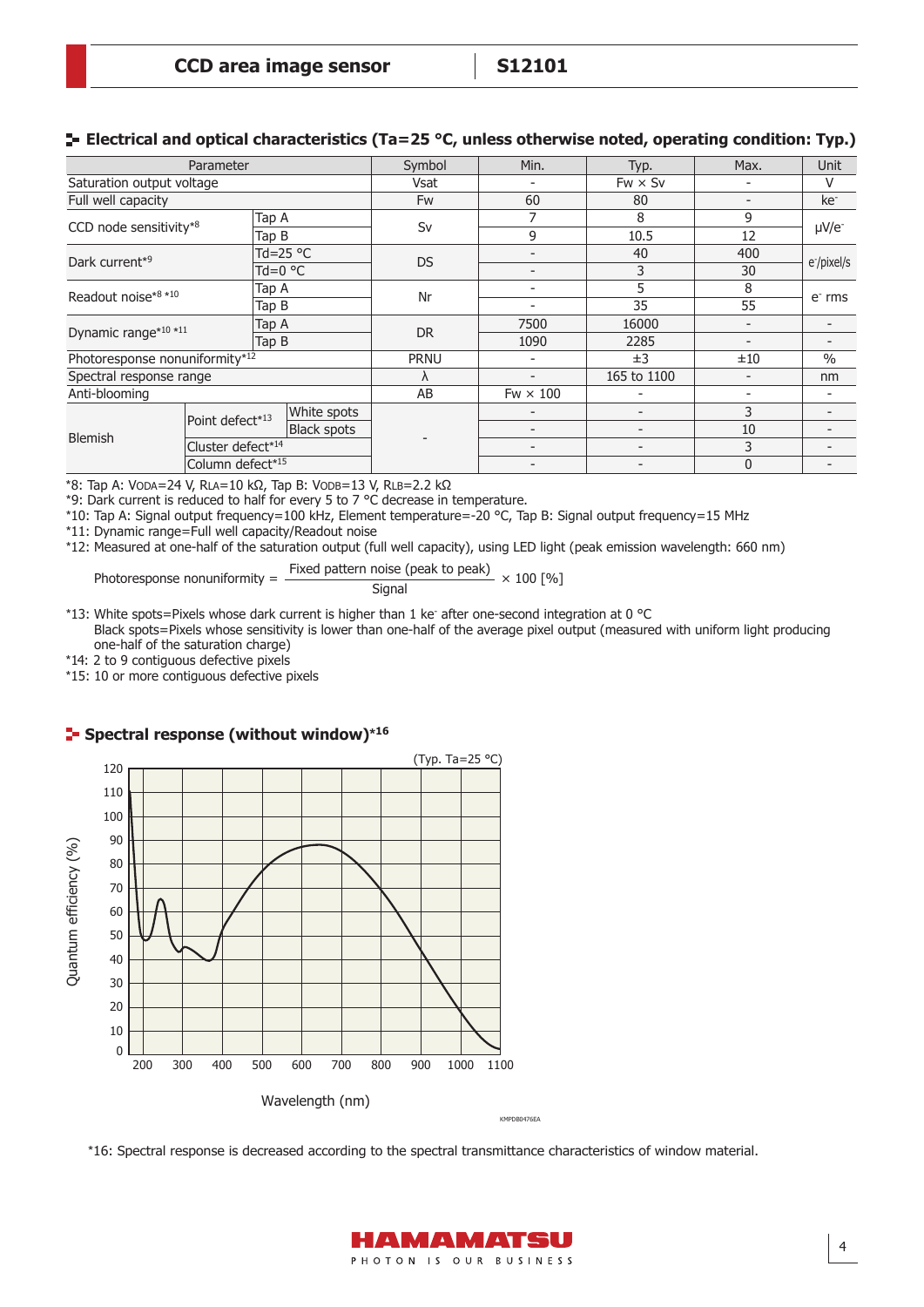

#### **P** Device structure (conceptual drawing of top view)



Note: When viewed from the direction of the incident light, the horizontal shift register is covered with a thick silicon layer (dead layer). However, long-wavelength light passes through the silicon dead layer and may possibly be detected by the horizontal shift register. To prevent this, provide light shield on that area as needed.



KMPDC0605EA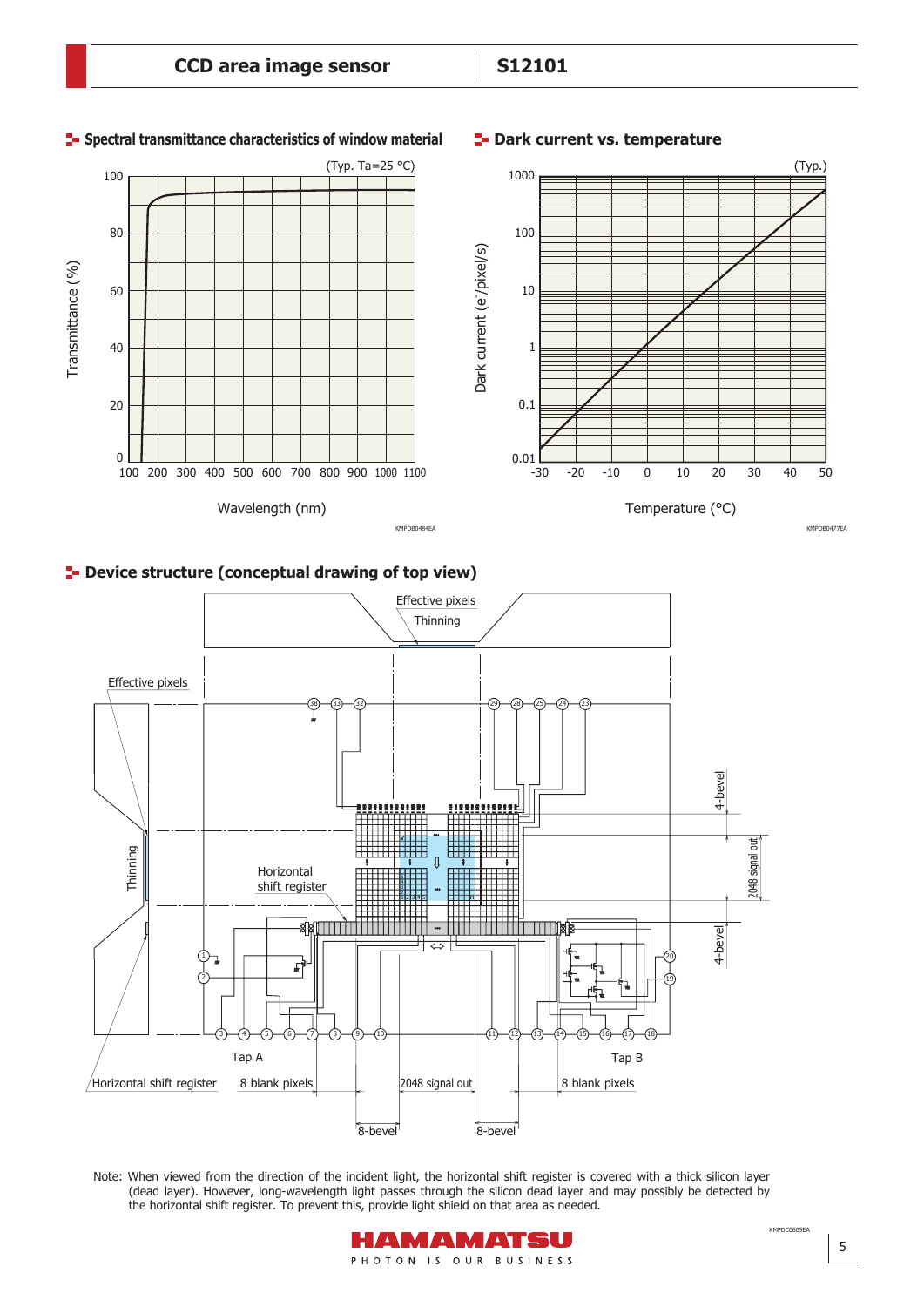#### **Timing chart**



KMPDC0606EA

| Parameter             |                     | Symbol            | Min. | Typ. | Max.                     | Unit |
|-----------------------|---------------------|-------------------|------|------|--------------------------|------|
| P1V, P2V, TG*17       | Pulse width         | Tpwv              | 20   | 30   |                          | μs   |
|                       | Rise and fall times | Tprv, Tpfv        |      |      |                          | μs   |
|                       | Pulse width         | Tpwh              | 500  | 5000 |                          | ns   |
| P1H, P2H, P3H, P4H*17 | Rise and fall times | Tprh, Tpfh        | 10   |      |                          | ns   |
|                       | Duty ratio          |                   | 40   | 50   | 60                       | $\%$ |
| <b>SGA</b>            | Pulse width         | <b>T</b> pws      | 500  | 5000 |                          | ns   |
|                       | Rise and fall times | Tprs, Tpfs        | 10   |      |                          | ns   |
|                       | Duty ratio          |                   | 40   | 50   | 60                       | $\%$ |
| <b>RGA</b>            | Pulse width         | Tpwr              | 10   | 500  | $\overline{\phantom{a}}$ | ns   |
|                       | Rise and fall times | Tprr, Tpfr        | 5    |      | $\overline{\phantom{a}}$ | ns   |
| $TG - P1H, P2H$       |                     | Tovr1             | 10   |      |                          | μs   |
|                       | Overlap time        | Tovr <sub>2</sub> | 3    |      |                          | μs   |

\*17: Symmetrical clock pulses should be overlapped at 50% of maximum pulse amplitude.

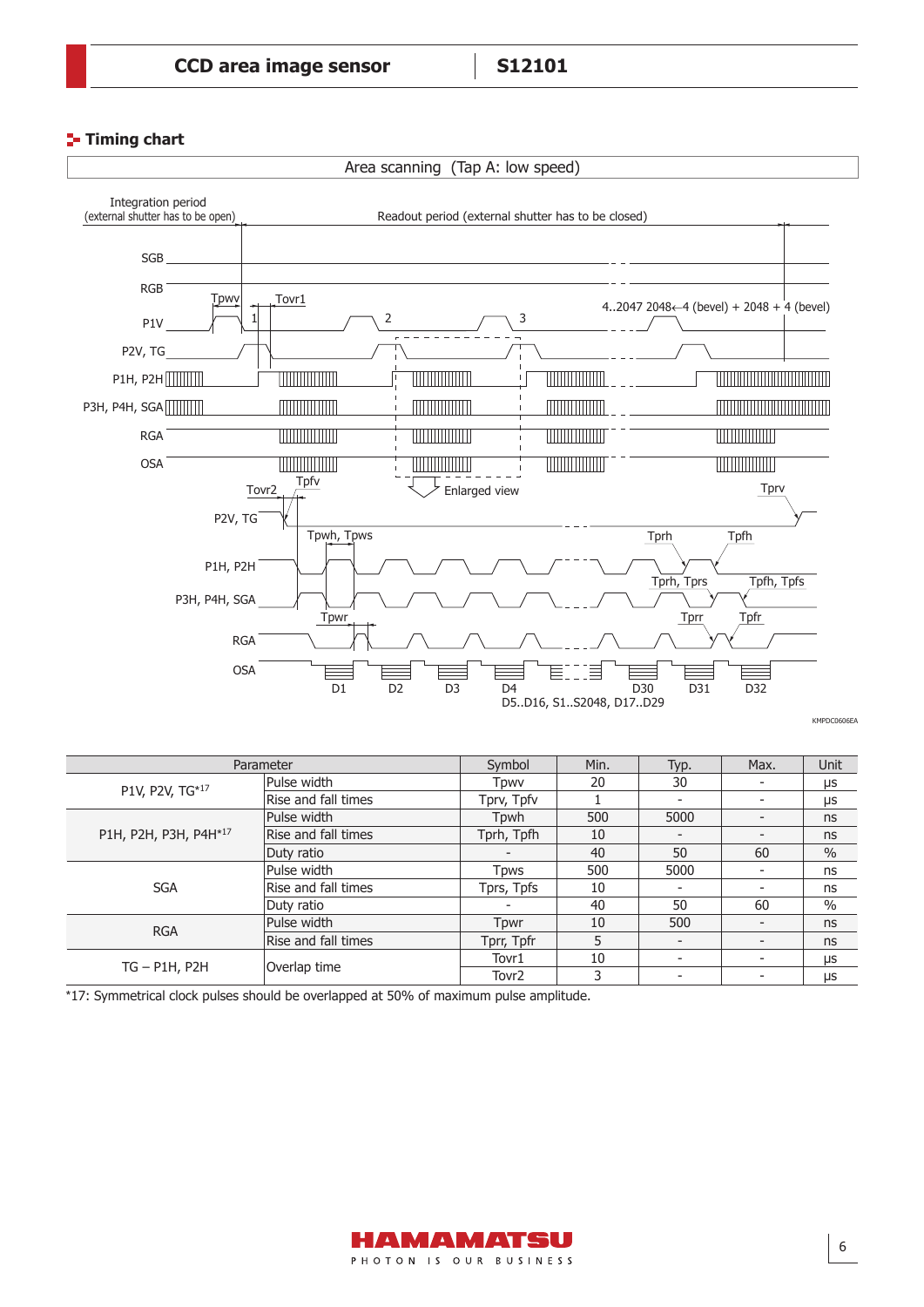

| Parameter             |                     | Symbol            | Min. | Typ. | Max.                     | Unit          |
|-----------------------|---------------------|-------------------|------|------|--------------------------|---------------|
| P1V, P2V, TG*18       | Pulse width         | Tpwv              | 20   | 30   |                          | μs            |
|                       | Rise and fall times | Tprv, Tpfv        |      |      |                          | μs            |
|                       | Pulse width         | Tpwh              | 16.7 | 33.4 | $\overline{\phantom{0}}$ | ns            |
| P1H, P2H, P3H, P4H*18 | Rise and fall times | Tprh, Tpfh        | 5    |      |                          | ns            |
|                       | Duty ratio          |                   | 40   | 50   | 60                       | $\frac{0}{0}$ |
| <b>SGB</b>            | Pulse width         | <b>T</b> pws      | 16.7 | 33.4 |                          | ns            |
|                       | Rise and fall times | Tprs, Tpfs        | 5    |      |                          | ns            |
|                       | Duty ratio          |                   | 40   | 50   | 60                       | $\%$          |
| <b>RGB</b>            | Pulse width         | Tpwr              | 8    | 16   |                          | ns            |
|                       | Rise and fall times | Tprr, Tpfr        |      |      |                          | ns            |
|                       | Overlap time        | Tovr1             | 10   |      |                          | μs            |
| $TG - P1H$ , $P4H$    |                     | Tovr <sub>2</sub> | 3    |      |                          | μs            |

\*18: Symmetrical clock pulses should be overlapped at 50% of maximum pulse amplitude.



7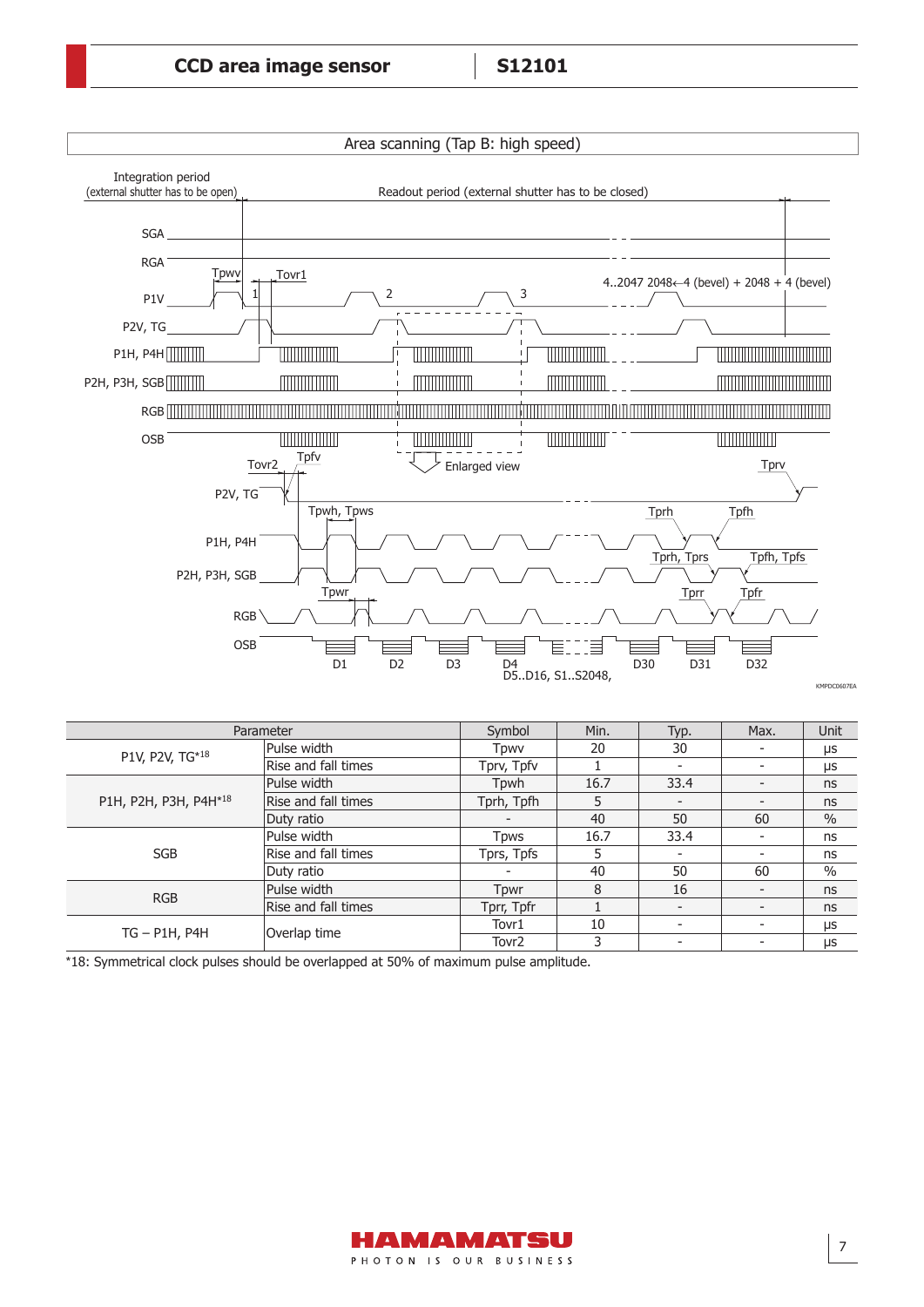#### **P** Dimensional outline (unit: mm)

Dimensional outline (S12101, unit: mm)



- \*1: Never push the aluminum frame when inserting the sensor into the printed circuit board or the like. Pressing the aluminum frame may cause the window material to peel off and air tightness to be compromised. When inserting the sensor, hold its sides. The sensor can also be inserted by pushing the screw fixing parts at the ends of the package, but do not push with excessive force as they may break.
- \*2: There is a deflection in the photosensitive area [PV (peak to valley) value: approx. 150 to 260 μm].
- \*3: Window thickness

KMPDA0351EA

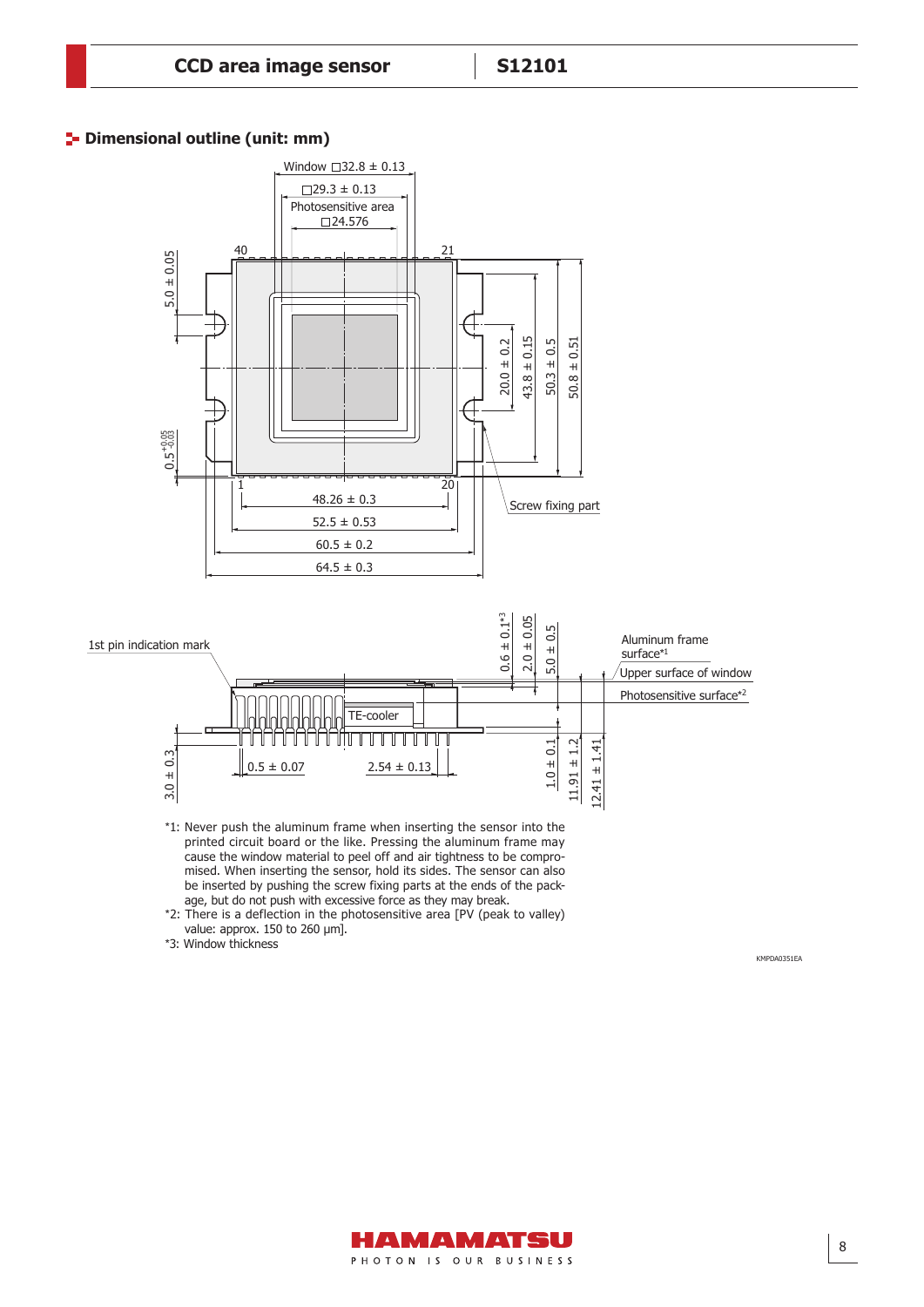### **Pin connections**

| Pin no.         | Symbol                 | Function                           | Remark (standard operation) |
|-----------------|------------------------|------------------------------------|-----------------------------|
| 1               | SS                     | Substrate                          | 0 <sub>V</sub>              |
| $\overline{2}$  | <b>OSA</b>             | Output transistor source-A         | $RL = 10$ kΩ                |
| 3               | <b>RDA</b>             | Reset drain-A                      | $+14V$                      |
| $\overline{4}$  | <b>ODA</b>             | Output transistor drain-A          | $+24V$                      |
| 5               | <b>OGA</b>             | Output gate-A                      | 0 <sub>V</sub>              |
| 6               | <b>DD</b>              | Dump drain                         | $+14V$                      |
| $\overline{7}$  | <b>RGA</b>             | Reset gate-A                       | $+5/0$ V                    |
| $\bf 8$         | <b>SGA</b>             | Summing gate-A                     | $0/-9$ V                    |
| 9               | P4H                    | Horizontal shift register clock-4  | $0/-9$ V                    |
| 10              | P3H                    | Horizontal shift register clock-3  | $0/-9$ V                    |
| 11              | P <sub>2</sub> H       | Horizontal shift register clock-2  | $0/-9$ V                    |
| 12              | P <sub>1</sub> H       | Horizontal shift register clock-1  | $0/-9$ V                    |
| 13              | SGB                    | Summing gate-B                     | $0/-9$ V                    |
| 14              | <b>RGB</b>             | Reset gate-B                       | $+5/0$ V                    |
| 15              | DG                     | Dump gate                          | $-9V$                       |
| 16              | <b>OGB</b>             | Output gate-B                      | 0V                          |
| 17              | ODB                    | Output transistor drain-B          | $+13V$                      |
| 18              | <b>RDB</b>             | Reset drain-B                      | $+14V$                      |
| 19              | <b>OSB</b>             | Output transistor source-B         | $RL = 2.2 k\Omega$          |
| 20              | Vret                   | Output amplifier return voltage    | $+1V$                       |
| 21              | $P-$                   | TE-cooler (-)                      | $*19$                       |
| 22              | P-                     | TE-cooler (-)                      | $*19$                       |
| 23              | <b>TG</b>              | Transfer gate                      | $+8$ V/-9 $\overline{V}$    |
| 24              | P <sub>2V</sub>        | Vertical shift register clock-2    | +8 V/-9 V                   |
| $\overline{25}$ | P1V                    | Vertical shift register clock-1    | $+8$ V/-9 V                 |
| 26              | <b>NC</b>              | No connection                      |                             |
| 27              | <b>NC</b>              | No connection                      |                             |
| 28              | <b>IGV</b>             | Test point (vertical input gate)   | $-9V$                       |
| 29              | <b>ISV</b>             | Test point (vertical input source) | Connect to RD               |
| $\overline{30}$ | <b>TH</b>              | Thermistor                         |                             |
| 31              | <b>TH</b>              | Thermistor                         |                             |
| 32              | <b>OFD</b>             | Overflow drain                     | $+6.5V$                     |
| 33              | <b>OFG</b>             | Overflow gate                      | $-10V$                      |
| 34              | NC                     | No connection                      |                             |
| 35              | NC                     | No connection                      |                             |
| 36              | <b>NC</b>              | No connection                      |                             |
| 37              | <b>NC</b>              | No connection                      |                             |
| $\overline{38}$ | $\overline{\text{SS}}$ | Substrate                          | 0 <sub>V</sub>              |
| 39              | $P+$                   | TE-cooler (+)                      | $\overline{19}$             |
| 40              | $P+$                   | TE-cooler (+)                      | $*19$                       |

\*19: Short pin no. 21 and 22 as large current flows through them. Likewise, short pin no. 39 and 40.

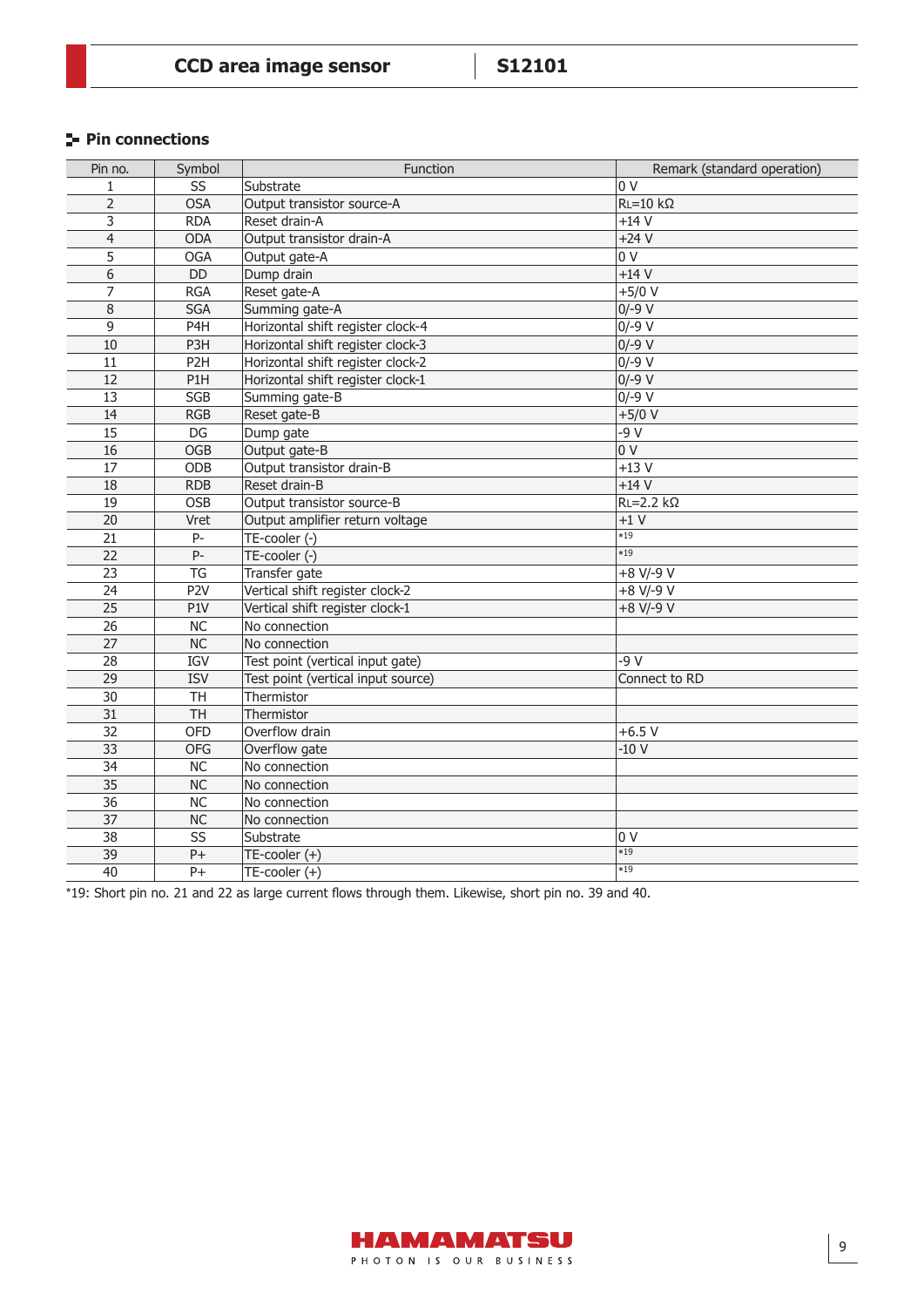#### **Specifications of built-in TE-cooler (Typ. vacuum condition)**

| Parameter                                            | Symbol      | Condition           | Specification        | Unit |
|------------------------------------------------------|-------------|---------------------|----------------------|------|
| Internal resistance                                  | Rint        | חס הר.<br>$Ta = 25$ | $0.65 \pm$<br>: 0.13 | --   |
| Maximum heat absorption of built-in TE-cooler*20 *21 | <b>Omax</b> |                     | a a<br><u></u>       | W    |

\*20: This is a theoretical heat absorption level that offsets the temperature difference in the thermoelectric cooler when the maximum current is supplied to the sensor.

\*21: Heat absorption at Tc=Th

Tc: Temperature on the cooling side of TE-cooler

Th: Temperature on the heat dissipating side of TE-cooler.



The temperature of the heat radiation side must be set to 30 °C or lower to make the cooling area 0 °C when using Tap A (low speed). As a guideline, use a heatsink whose thermal resistance is 1 °C/W or lower.

#### **E-** Specifications of built-in temperature sensor

A thermistor chip is built in the same package with a CCD chip, and the CCD chip temperature can be monitored with it. A relation between the thermistor resistance and absolute temperature is expressed by the following equation.